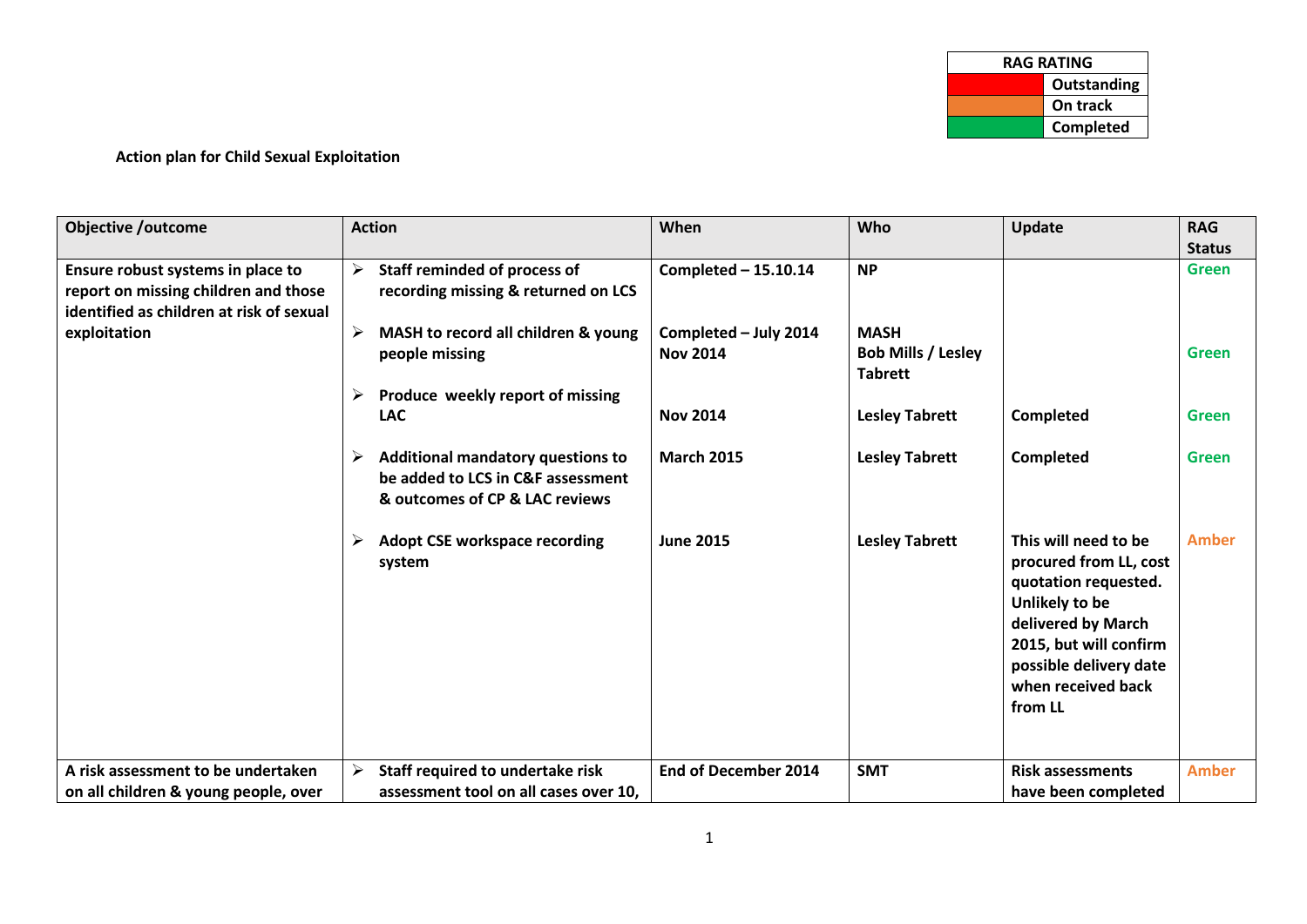| 120 subject to CP plans or LAC with<br>specific focus on LAC placed at a                       | subject to CP plan or LAC                                                                     |                         |                               | and are ongoing                                                                                                                      |              |
|------------------------------------------------------------------------------------------------|-----------------------------------------------------------------------------------------------|-------------------------|-------------------------------|--------------------------------------------------------------------------------------------------------------------------------------|--------------|
| distance from the borough                                                                      | $\blacktriangleright$<br>IROs / CP chairs to ensure completed<br>as part of process           | January 2015            | <b>Neale Laurie</b>           | <b>CSE risk assessments</b><br>are being routinely<br>undertaken.                                                                    | <b>Amber</b> |
| All children missing have an<br>appropriate & independent interview<br>following being missing | $\blacktriangleright$<br><b>Commission Vol organisation to</b><br>undertake return interviews | In place by end of 2014 | NP/Mark<br>Livermore          |                                                                                                                                      |              |
|                                                                                                | ➤<br>Variation of contract to Open Door<br>being considered<br>Analyse return interviews<br>≻ | December 2014           | <b>Mark Livermore</b>         | New provider<br>sourced. Contract<br>variation completed.<br>Service effective 1 Jan<br>2015. Comms to<br>teams complete             | <b>Green</b> |
|                                                                                                |                                                                                               | <b>March 2015</b>       | <b>Paula McCullough</b>       | Paula has now taken<br>responsibility for<br>managing this service<br>and will provide the<br>analysis of work on a<br>monthly basis | <b>Amber</b> |
| Policy /procedure are up to date &<br>reflect CSE                                              | $\blacktriangleright$<br><b>JSNA has section on CSE</b>                                       | In place by end of 2014 | <b>Deborah Maynard</b>        | Completed.                                                                                                                           | <b>Green</b> |
|                                                                                                | <b>Section of Commissioning strategy</b><br>➤<br>on CSE                                       | <b>March 2015</b>       | Commissioning<br>team         | <b>Commissioning</b><br><b>Strategy in process via</b><br>commissioning team<br>manager $-$ to be<br>ready by March                  | <b>Amber</b> |
|                                                                                                | <b>Community safety partnership</b><br>relates to CSE                                         | <b>March 2015</b>       | <b>Michelle</b><br>Cunningham | This is within<br>priorities for 15/16,<br>summarised in<br>strategic assessment                                                     | <b>Green</b> |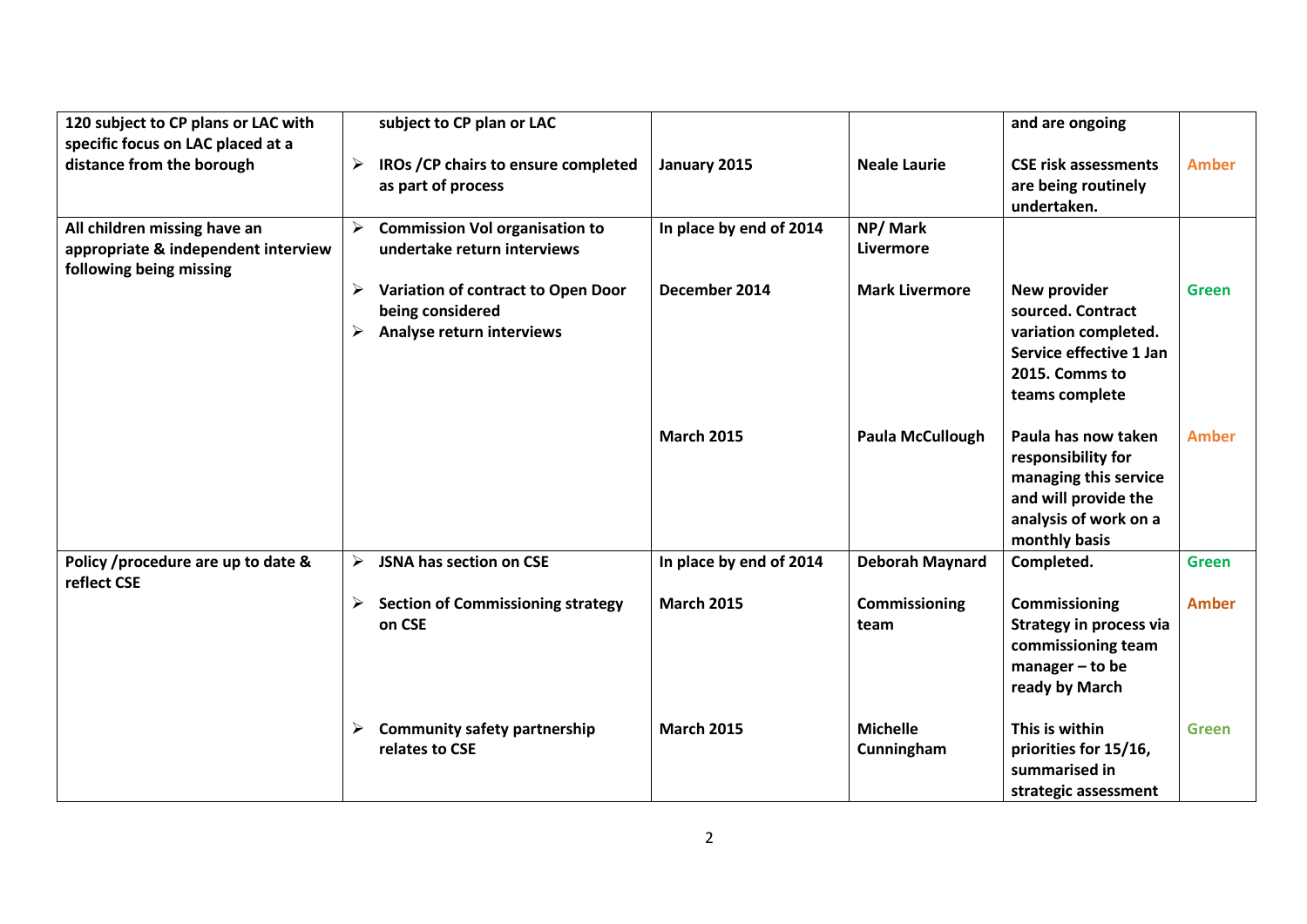|                                                                                              | <b>CSE protocol with YOS</b><br>➤<br><b>CSE protocol with Health inc CAMHS</b><br>➤ | <b>March 2015</b><br><b>March 2015</b> | James Waud/Jason<br><b>Read</b><br>Paula     | and within our action<br>plans for 15/16. No £<br>allocated.<br><b>YOS are CSE screening</b><br>on ALL cases. Those<br>that reach threshold<br>will be referred to<br><b>MASH</b> for potential<br>s.47 or to CSE Panel<br>for further<br>information.<br>$CSE - recognition$ and | <b>Amber</b><br><b>Green</b> |
|----------------------------------------------------------------------------------------------|-------------------------------------------------------------------------------------|----------------------------------------|----------------------------------------------|-----------------------------------------------------------------------------------------------------------------------------------------------------------------------------------------------------------------------------------------------------------------------------------|------------------------------|
|                                                                                              |                                                                                     |                                        | McCullough/CCG                               | identification is<br>included in New<br><b>CAMHS service model</b><br>and service<br>specification                                                                                                                                                                                |                              |
| The LSCB has an overview and<br>strategic leadership of the multi-<br>agency response to CSE | CSE performance management data<br>➤                                                | December 2014                          | <b>Alan Cotgrove</b>                         | <b>SET strategic CSE</b><br>group in place to<br>oversee and monitor<br>data.                                                                                                                                                                                                     | <b>Green</b>                 |
|                                                                                              | <b>Audit of CSE activity</b><br>➤<br>Multi agency audit of CSE cases<br>➤           | January 2015<br>December 2014          | <b>Alan Cotgrove</b><br><b>Alan Cotgrove</b> | <b>LSCB audit group</b><br>conduct thematic<br>audits including CSE<br>on a rotation basis.                                                                                                                                                                                       | <b>Green</b>                 |
| That children & young people,<br>parents and professionals have                              | $\triangleright$ Produce leaflets for all groups                                    | September 2014                         | <b>LSCB</b>                                  | <b>Various CSE leaflets</b><br>have been produced                                                                                                                                                                                                                                 | <b>Green</b>                 |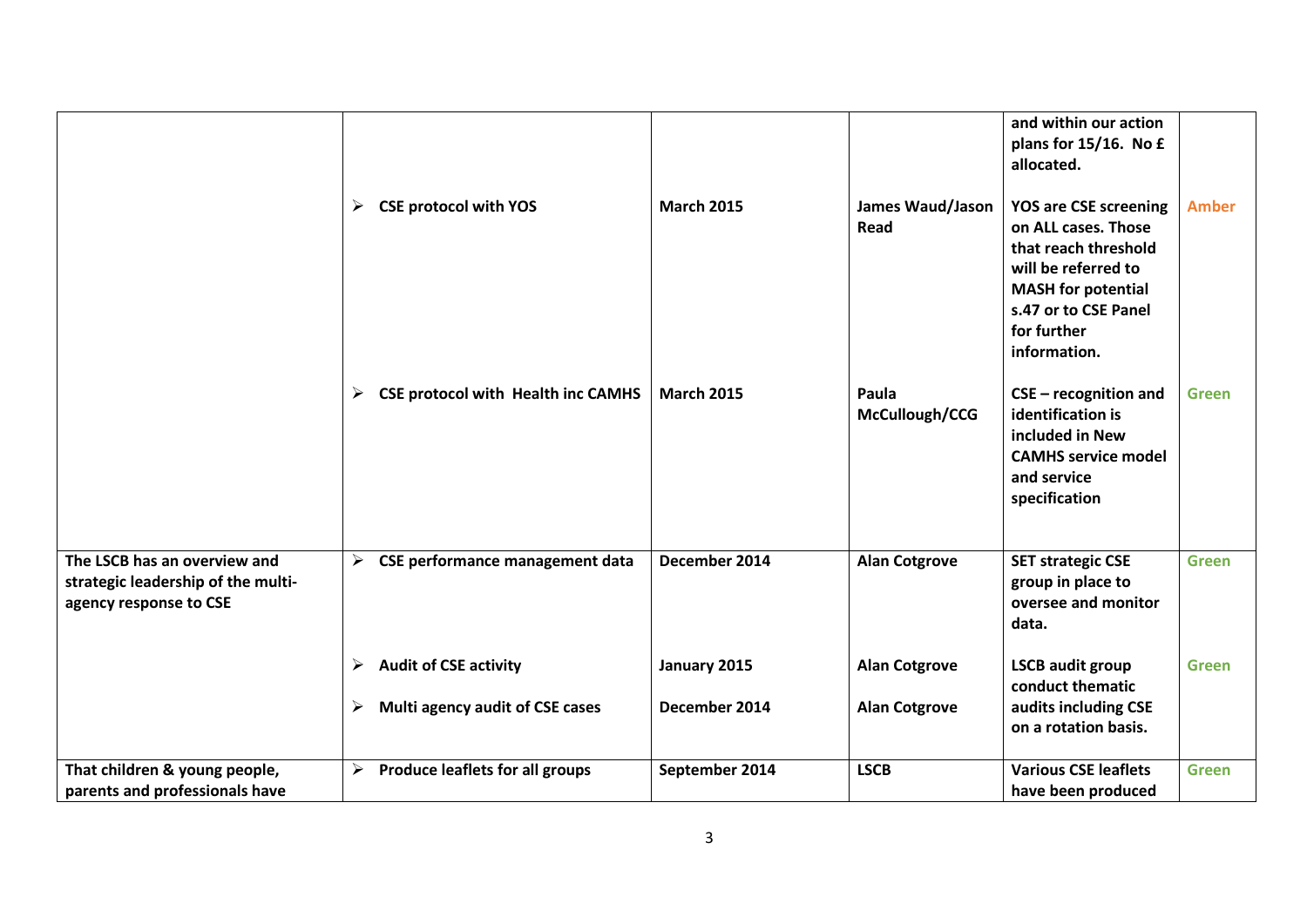| information on CSE                                                                                                    |                                                                                     |                   |             | by the LSCB and are<br>available to both<br>professionals, parents<br>and children.<br>A series of events has<br>taken place and<br>continues on a rolling<br>basis making parents<br>and professionals<br>aware of the risks of<br>online CSE.<br><b>Walk on Line</b><br>Roadshow in place for<br>year 5 students across |              |
|-----------------------------------------------------------------------------------------------------------------------|-------------------------------------------------------------------------------------|-------------------|-------------|---------------------------------------------------------------------------------------------------------------------------------------------------------------------------------------------------------------------------------------------------------------------------------------------------------------------------|--------------|
|                                                                                                                       |                                                                                     |                   |             | the borough, target<br>audience of 2,300.                                                                                                                                                                                                                                                                                 |              |
| <b>Engagement of faith communities to</b><br>raise awareness and address risk of<br>CSE (& other abuse issues ie FGM) | Engage with faith communities in<br>➤<br>raising awareness                          |                   | <b>LSCB</b> | <b>LSCB conference with</b><br>faith groups<br>conducted in June<br>2014. Basic child<br>protection training<br>being developed for<br>autumn.                                                                                                                                                                            | <b>Amber</b> |
| Raise awareness and appropriate<br>reporting of CSE with licensing / taxis<br>and local hoteliers                     | <b>Operation Care implemented across</b><br>➤<br>Essex - need to roll out to hotels | <b>March 2015</b> | <b>LSCB</b> | Initial campaign<br>conducted May 2014.<br><b>New refreshed</b>                                                                                                                                                                                                                                                           | <b>Amber</b> |
|                                                                                                                       | <b>Awareness raising sessions</b><br>≻                                              | <b>March 2015</b> | <b>LSCB</b> | campaign being<br>instigated with the 15<br>hotels across the<br>borough during<br><b>March 2015.</b>                                                                                                                                                                                                                     |              |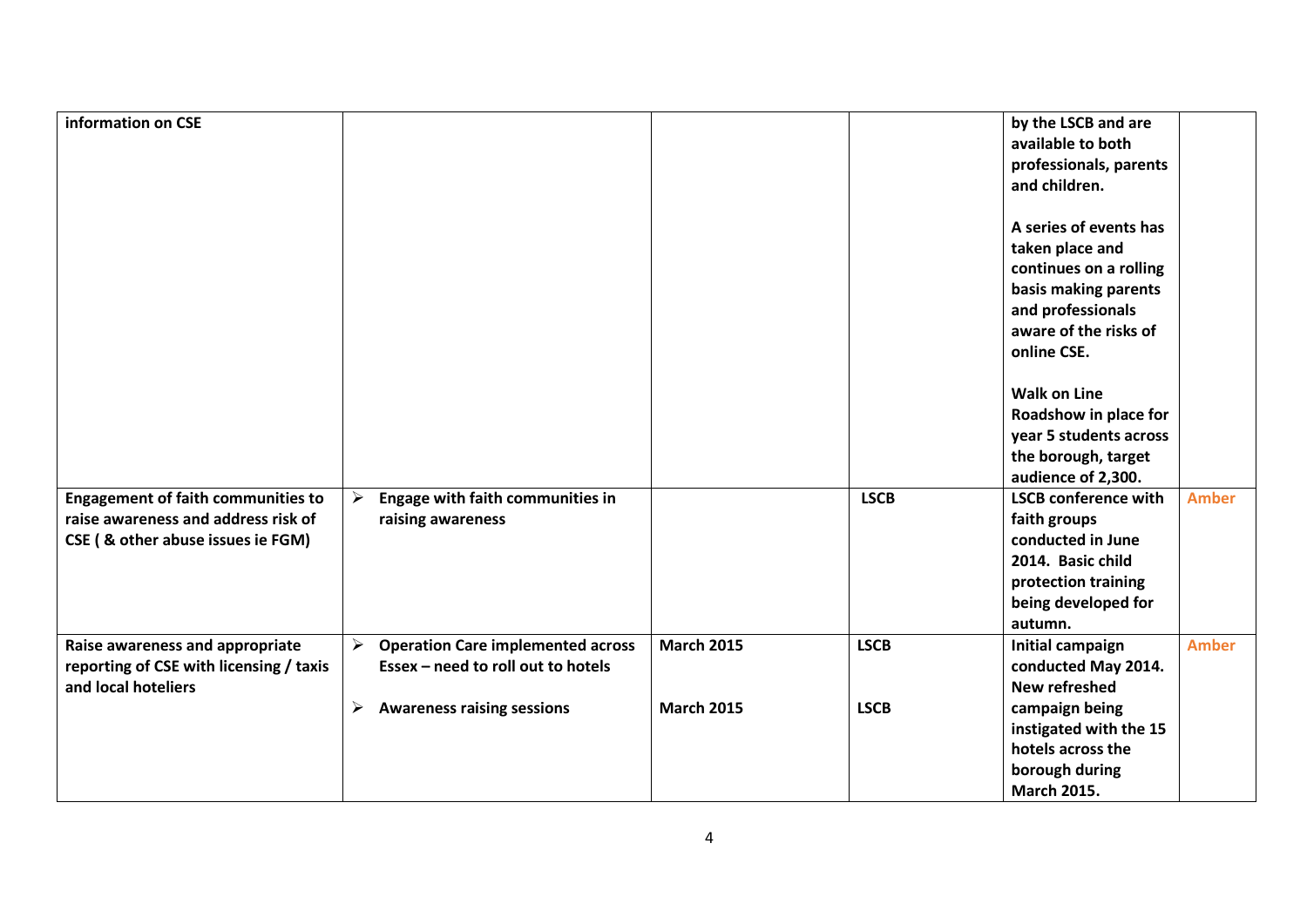| Review all cases where children and<br>young people are thought to have<br>been at risk of CSE<br><b>Current cases</b> | $\triangleright$<br>$\blacktriangleright$ | identify cases through current<br>casework/managers/ SMT<br>methodology to be agreed &            | November 2014<br>January 2015 | <b>Neale Laurie</b><br><b>Neale Laurie</b> | <b>Review and</b><br>methodology<br>underway mid-way<br>position is complete.                                                                                                                                                                                                                                                                                                                                                                                                                                            | <b>Amber</b> |
|------------------------------------------------------------------------------------------------------------------------|-------------------------------------------|---------------------------------------------------------------------------------------------------|-------------------------------|--------------------------------------------|--------------------------------------------------------------------------------------------------------------------------------------------------------------------------------------------------------------------------------------------------------------------------------------------------------------------------------------------------------------------------------------------------------------------------------------------------------------------------------------------------------------------------|--------------|
| during the past 5 years                                                                                                |                                           | implemented                                                                                       |                               |                                            | <b>Target date for</b><br>completion 31st<br><b>March 2015.</b>                                                                                                                                                                                                                                                                                                                                                                                                                                                          |              |
| <b>Ensure there is appropriate</b><br>preventative support available to<br>prevent C&YP escalating behaviour           | ≻                                         | <b>Review EoH provision to ensure</b><br>services available for C&YP who may<br>be at risk of CSE | <b>March 2015</b>             | <b>Mark Livermore</b>                      | Whilst there is no<br>specific service to<br>address CYP at risk of<br>CSE this is being<br>explored in the<br>commissioning<br>strategy.<br><b>Several services</b><br>include elements that<br>address risks for CYP<br>around CSE:<br>SERICC - the EOH<br>service, whilst<br>delivered to women,<br>works, to a degree,<br>holistically with young<br>people from the<br>family who may be at<br>risk and will work<br>with those young<br>people around<br>exploitation and<br>online safety even if<br>they are not | <b>Green</b> |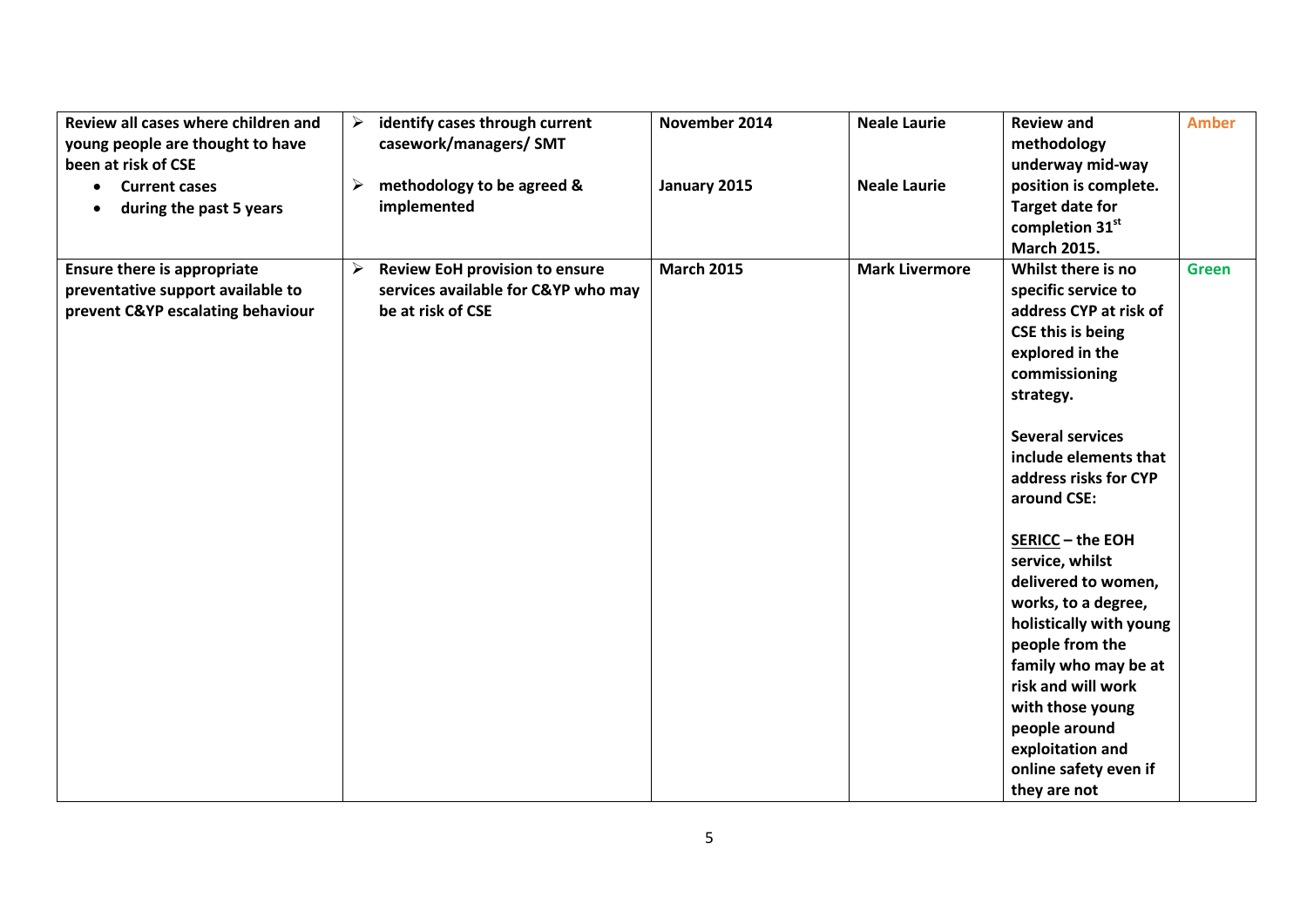|  | identified as at risk.            |  |
|--|-----------------------------------|--|
|  | The Young person's                |  |
|  | sexual violence                   |  |
|  | counsellor service                |  |
|  | works directly with               |  |
|  | young people directly             |  |
|  | affected by any form              |  |
|  | of sexual violence and            |  |
|  | will work in the same             |  |
|  | way as described                  |  |
|  | above in the EOH                  |  |
|  | service.                          |  |
|  |                                   |  |
|  | Catch22 - the FIP                 |  |
|  | (EOH) programme                   |  |
|  | works holistically with           |  |
|  | all of the family. Staff          |  |
|  | are trained in CSE and            |  |
|  | how to identify it.               |  |
|  |                                   |  |
|  |                                   |  |
|  | Open Door - The EOH               |  |
|  | substance misuse<br>service works |  |
|  | primarily with adults             |  |
|  | referred but will                 |  |
|  | deliver an element of             |  |
|  | work with CYP. This is            |  |
|  | primarily around                  |  |
|  | substance misuse,                 |  |
|  | however all staff are             |  |
|  | trained in identifying            |  |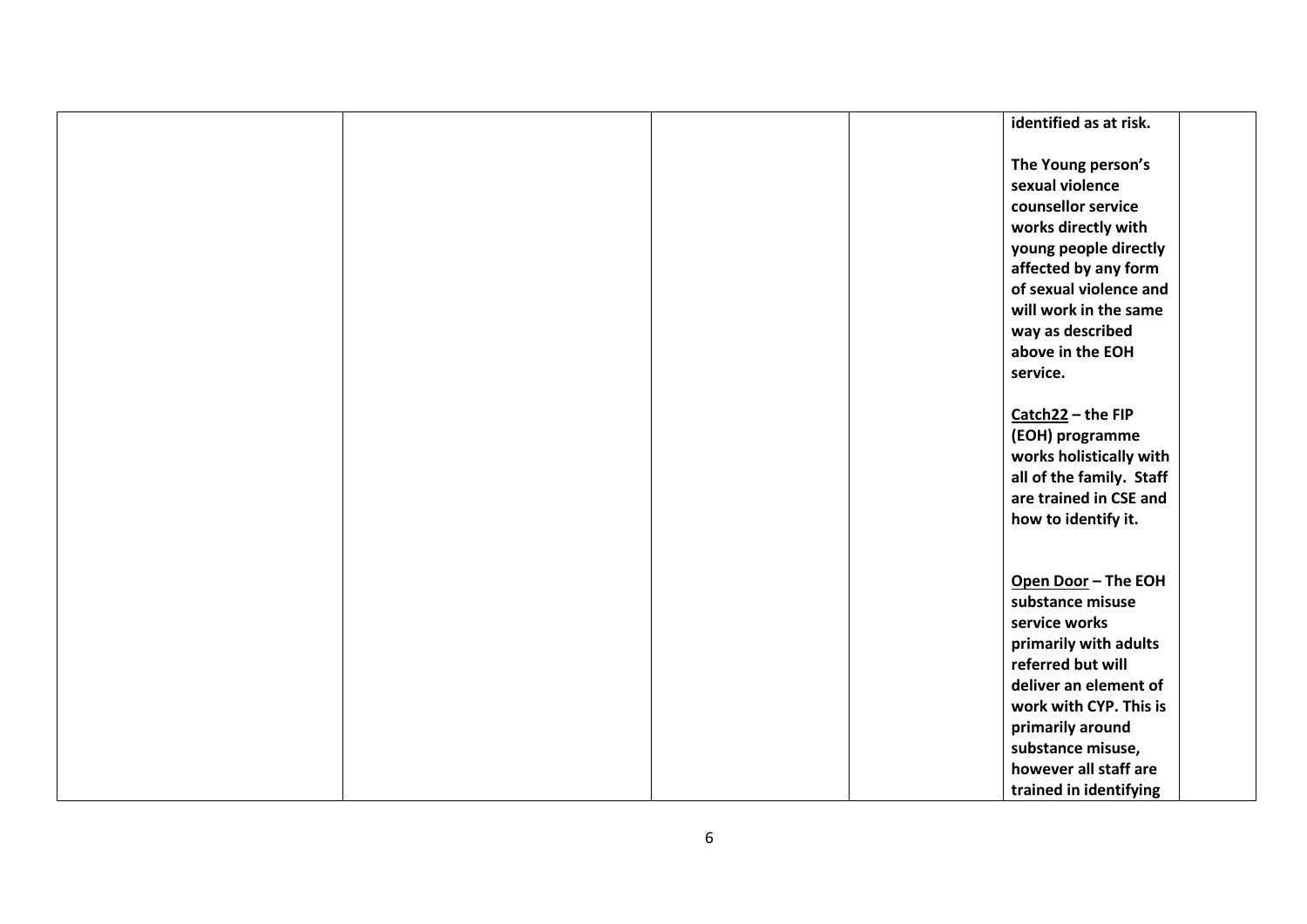|                                      |                                                        |         |                      | <b>CSE and will therefore</b> |              |
|--------------------------------------|--------------------------------------------------------|---------|----------------------|-------------------------------|--------------|
|                                      |                                                        |         |                      | pick up any concerns.         |              |
|                                      |                                                        |         |                      | The young people at           |              |
|                                      |                                                        |         |                      | risk programme                |              |
|                                      |                                                        |         |                      | (Open Door) covers            |              |
|                                      |                                                        |         |                      | several areas, with           |              |
|                                      |                                                        |         |                      | one of them being             |              |
|                                      |                                                        |         |                      | $CSE - it$ is open by         |              |
|                                      |                                                        |         |                      | referral.                     |              |
|                                      |                                                        |         |                      | The mentoring                 |              |
|                                      |                                                        |         |                      | programme for young           |              |
|                                      |                                                        |         |                      | people (Open Door)            |              |
|                                      |                                                        |         |                      | will address any              |              |
|                                      |                                                        |         |                      | identified concerns           |              |
|                                      |                                                        |         |                      | around CSE, but will          |              |
|                                      |                                                        |         |                      | not cover this                |              |
|                                      |                                                        |         |                      | automatically. Again          |              |
|                                      |                                                        |         |                      | all Open Door staff           |              |
|                                      |                                                        |         |                      | are trained in CSE. It is     |              |
|                                      |                                                        |         |                      | open by referral.             |              |
|                                      |                                                        |         |                      | All new service               |              |
|                                      |                                                        |         |                      | specifications have a         |              |
|                                      |                                                        |         |                      | paragraph on CSE              |              |
|                                      |                                                        |         |                      | with the expectation          |              |
|                                      |                                                        |         |                      | that all staff are            |              |
|                                      |                                                        |         |                      | trained in this.              |              |
|                                      |                                                        |         |                      |                               |              |
| <b>Ensure sufficient therapeutic</b> | $\blacktriangleright$<br>working with CAMHS and health | By 2015 | <b>CAMHS / Paula</b> | <b>PMcC to meet with</b>      | <b>Amber</b> |
| services available for young people  | review current provision                               |         | <b>McCullough</b>    | colleagues in CCG to          |              |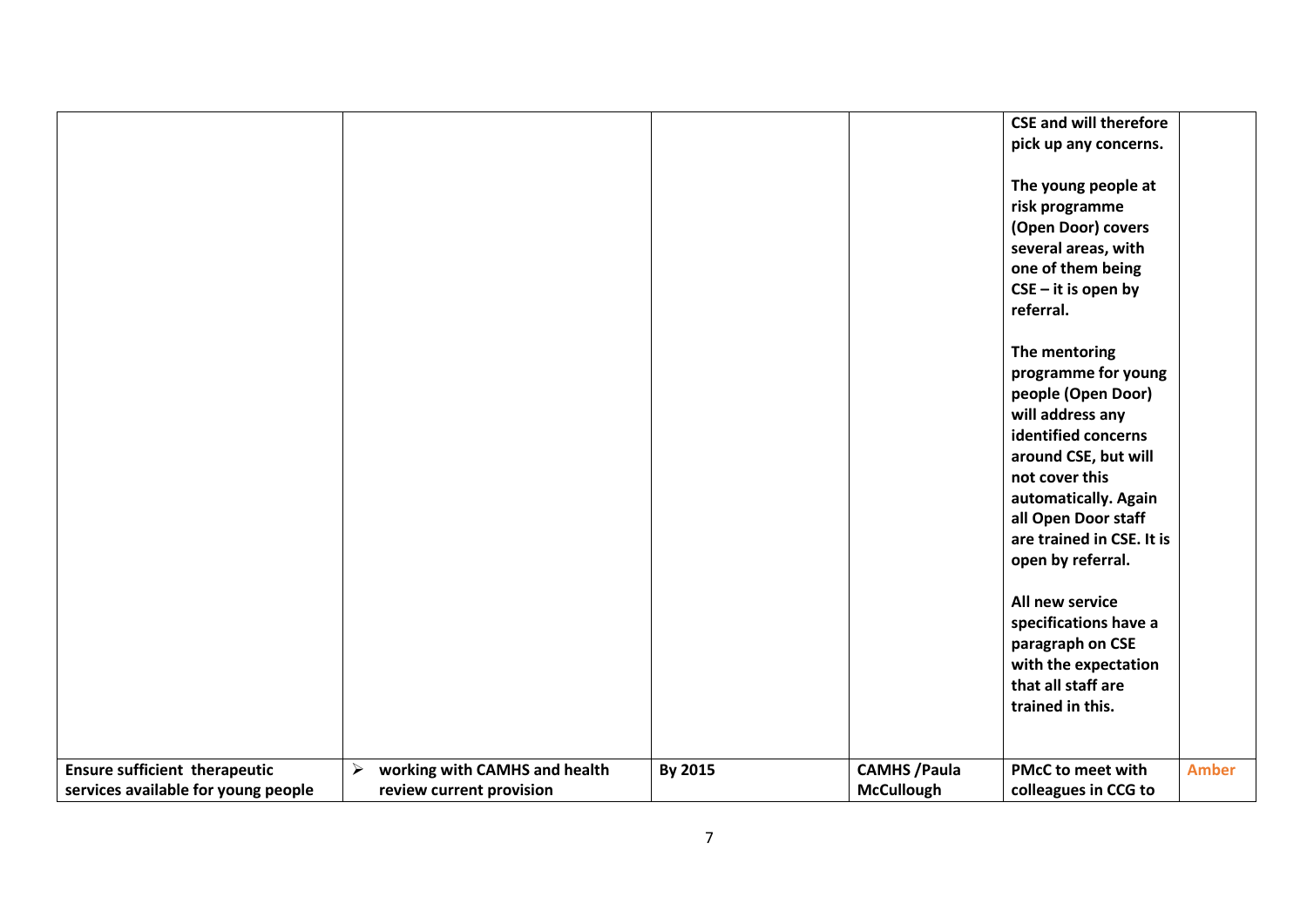| who have been subjected to CSE                                                                   | ➤ | Develop bespoke services when<br>necessary                                                         | <b>March 2015</b>    | <b>CAMHS/Paula</b><br><b>McCullough</b> | review<br><b>Commissioned when</b><br>required.                                                                                                                                                                                                                                                                                                                | <b>Green</b> |
|--------------------------------------------------------------------------------------------------|---|----------------------------------------------------------------------------------------------------|----------------------|-----------------------------------------|----------------------------------------------------------------------------------------------------------------------------------------------------------------------------------------------------------------------------------------------------------------------------------------------------------------------------------------------------------------|--------------|
| <b>Review effectiveness of intervention</b><br>/diversion /treatment of C&YP<br>subjected to CSE |   | $\triangleright$ Clarify champion role in CSC                                                      | <b>Andrew Carter</b> | October 2014                            | <b>CSE</b> consultant in<br>place                                                                                                                                                                                                                                                                                                                              | <b>Green</b> |
|                                                                                                  |   | Merge missing panel to incorporate<br>children identified as CSE                                   | <b>Neale Laurie</b>  | By December 2014                        | <b>CSE risk assessments</b><br>are being brought to<br><b>Missing Person Panel,</b>                                                                                                                                                                                                                                                                            | <b>Amber</b> |
|                                                                                                  | ≻ | Review mechanism for cases where<br>CSE identified, separate from stat<br>processes                | <b>Neale Laurie</b>  | By December 2014                        | however further work<br>is underway to embed<br>this process.                                                                                                                                                                                                                                                                                                  | <b>Amber</b> |
| Review corporate whistle blowing<br>policy                                                       | ↘ | Ensure that staff are aware of<br>whistle blowing policy and expected<br>relationships/ behaviour. | December 2014        | <b>Corporate strategy</b><br>team       | Policy will be revised<br>by 5 <sup>th</sup> March based on<br>a good and current PL<br>template.<br><b>WB Management</b><br>briefings will be<br>distributed within the<br>same time scale to all<br>managers.<br><b>Legal Services will</b><br>seek inserts in Insight<br>every 3 months and<br>would welcome<br>funding for posters in<br>our buildings and | <b>Green</b> |